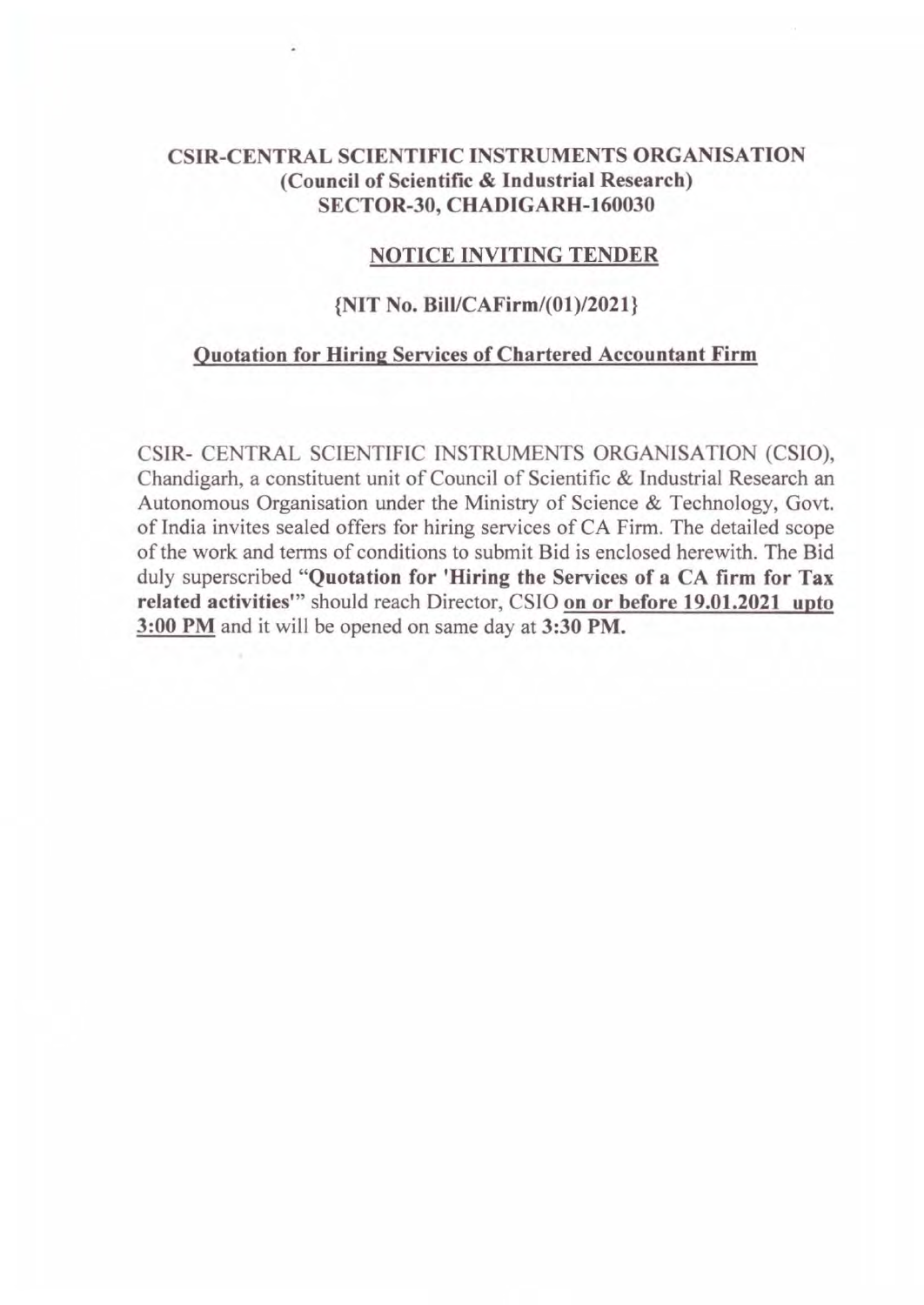#### CSIO/ITC/03-2020 08.01.2021

To

## Sub:- **Quotation for 'Hiring the Services of a CA firm for Income Tax/GST related activities of CSIO. (NIT No. Bill/CAFirm/(01)/2021)**

Dear Sir,

Quotation in sealed envelope is invited for the below mentioned Tax related activities in CSIR-CSIO. At present there are 321 numbers of regular staff on the rolls of the Institute. Besides, TDS is also deducted from contractors/suppliers payment bill which is around 15-20 per month.GST invoice generated by institute are around 10-20 per month.

## **:I..: (A)SCOPE OF WORK: Related to IT-TDS/GST-TDS**

- 1. To ensure compliance of timely E-filing of quarterly TDS returns pertaining to income tax deducted from salaries and TDS deducted from contractors. (24Q and 26Q), GST-TDS return.
- 2. Data for filing aforesaid return will be provided by office through soft copy/hard copy as required.
- 3. To ensure timely generation of Form-16, 16-A. Generation of GST-TDS certificate/GSTR-7A or any other document mandatory required under aforesaid activities.
- 4. Timely filing of correction/rectification/revision in monthly/quarterly returns in case of any incorrect entry or invalid/wrong PANs or any other kind of error in any return of I.Tax or GST matter.
- 5. Appearing before Income Tax/GST Authorities on case to case and providing assistance to file reply of IT notices/GST matters as and when required.
- 6. Firm will suggest regarding maintenance of books/ledgers required for GST Retum./TDS matters.

## **(B)Related to GST Matters.**

- 7. To file online monthly/annual GST returns of institute or any other return as required by GST authorities from time to time.
- 8. Handling the input tax credit and ensuring proper maintenance of lTC register.
- 9. Visit of staff once a month to guide on GST/IT related matters.
- 1 O.Consultation/advice on record, maintenance of applicable GST rates.
- 11 . To maintain proper record of outward and inward supplies of Goods or services and generation of GSTR-1 and GSTR-2, 3B etc.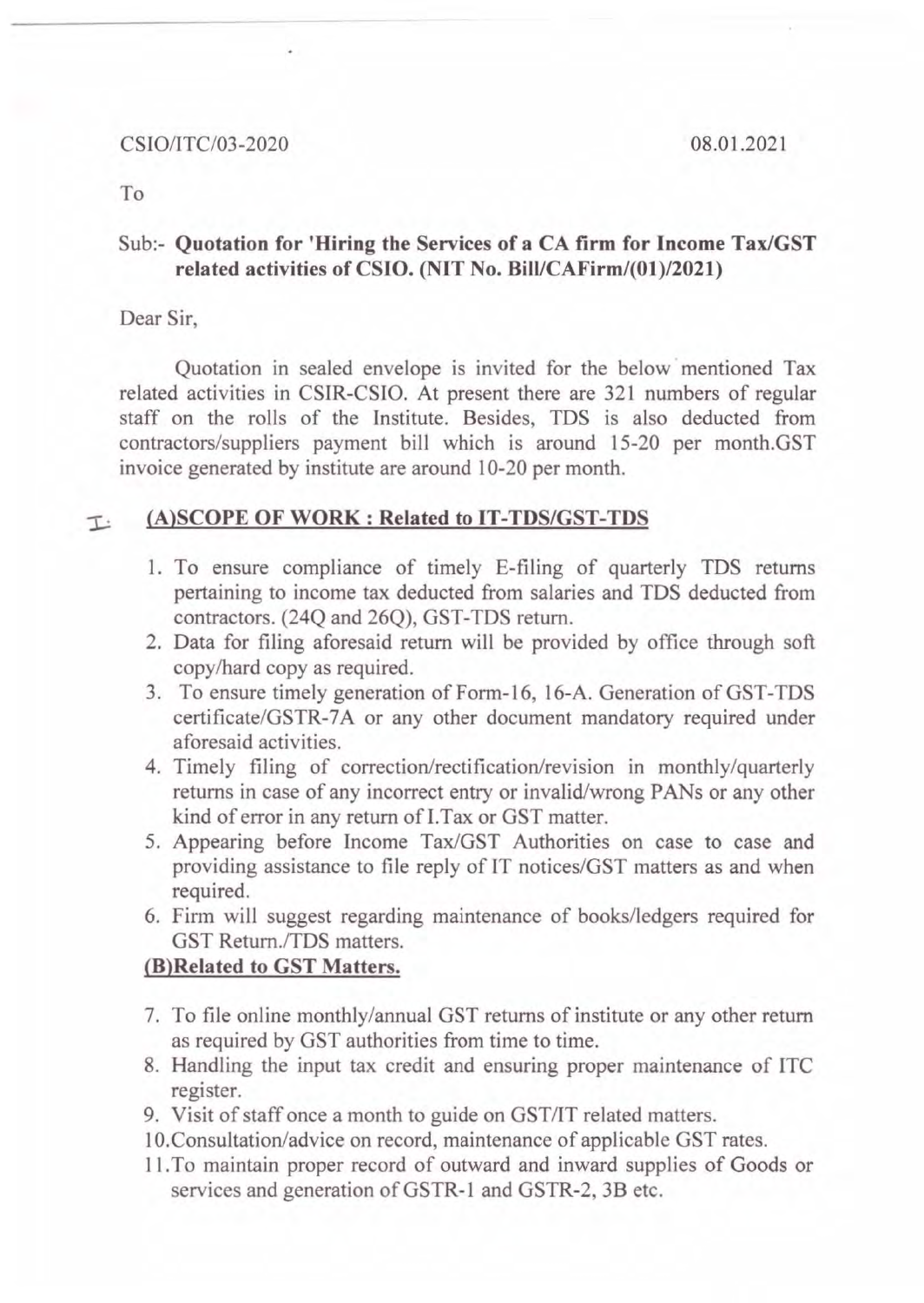- 12.To provide guidance leading to full compliance of all rules and regulations of GST Laws and its implementation from time to time.
- 13.Assistance in updating GST related portals including e-invoice portal and their related issues as required from time to time.
- 14.Assistance in identification of invoices (outward and inward) which are not eligible for lTC.

#### **11-· TERMS & CONDITIONS OF FOR SUBMISSION OF QUOTATION**

- a) The firm should have 05 Years (Five years) experience of providing similar taxation service to Govt Departments/Autonomous Bodies etc.(Attach Proof)
- b) Turnover of firm providing such services should not be less than 50 lakh per annum.(Attach Proof)
- c) The firm should have their active office or branch in Tricity (Chandigarh, Mohali and Panchkula). (Attach Proof).
- d) Initially the contract will be for two years starting from 01.04.2021 extendable to the third year depending upon the satisfactory performance of the CA firm.
- e) Payment will be released on quarterly/half yearly/yearly basis as desired by the Consulting firm. TDS as per rule would be deducted from the payment.
- f) An undertaking that the Agency/company/firm is not blacklisted by any CSIR labs or any Govt. Deptt.
- g) The lowest quoting firm will be given preference over others. However, Director, CSIR-CSIO, Chandigarh reserves the right to reject all or even the lowest quotation without assigning any reason
- h) The Director, CSIR-CSIO may terminate the contract of the selected firm on account of unsatisfactory service by giving a notice of one month.
- i) The selected firm shall have to enter into an agreement before award of work.
- j) The rate should be quoted as lumpsum per month for all activities mentioned in scope of work.

## **III. SELF ATTESTED DOCUMENTS TO BE ATTACHED**

1) Copy of PAN Number, GST Number.

2) Copy of CA registration Number/Trade certificate for carrying out aforesaid activities.

4) RTGS/NEFT Details of the firm.

5) Copies of documents in support of experience, turnover and active branch in tricity.